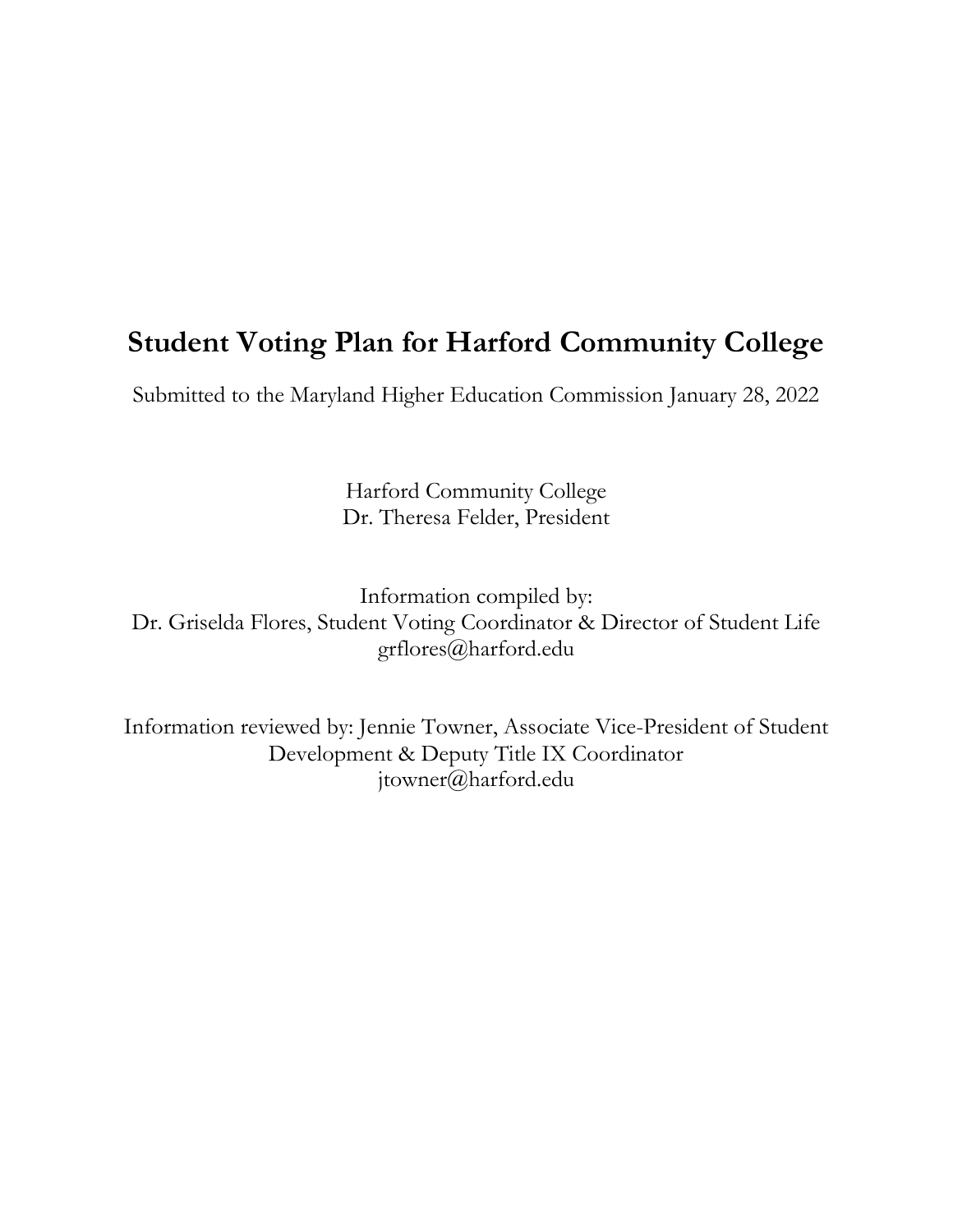# **OUTLINE**

Enclosed in this Student Voting Plan are the voter empowerment activities of Harford Community College in compliance with the HB156 Student and Military Voter Empowerment Act (Chapter 656/SB 283 (Chapter 657) for public higher education institutions. The contents of this report include the following components:

1. Designation of a student voting coordinator

2. Description of how Harford Community College's offices, faculty, and student organizations have continued to disseminate information about voting registration, civic education, and voting opportunities in 2021.

3. Dissemination of information about voter registration and voting opportunities for the 2021-2022 calendar year.

4. Provision of voter registration materials at central locations and high–traffic areas on campus

5. Location of the student voter registration link and Student Voting Plan on our website/student portal

Disclaimer: The student voting plan is NOT intended to tell students how or who they should vote for.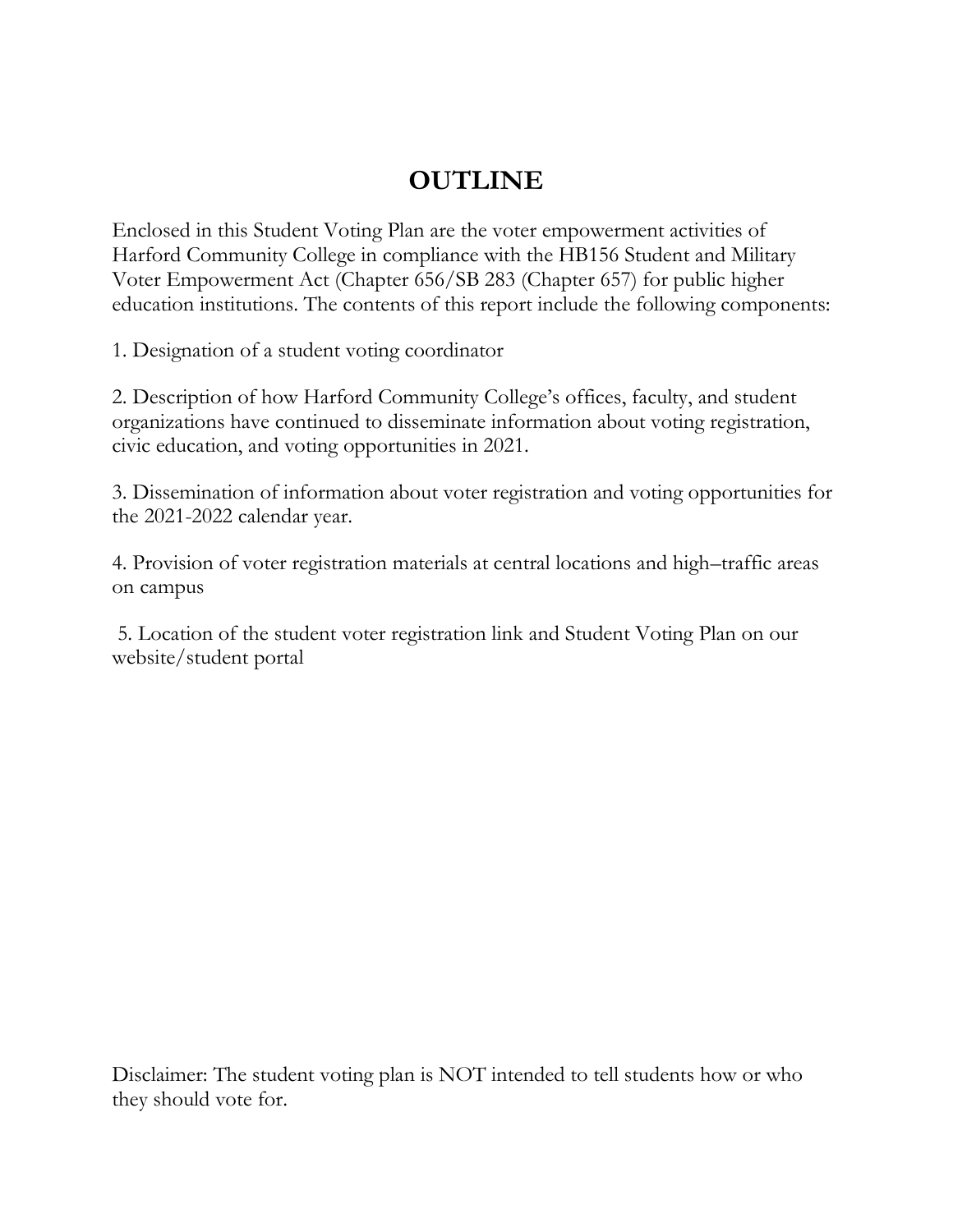# **1.Designation of Student Voting Coordinator**

Harford Community College designated Dr. Griselda Flores, Director of Student Life, as the Student Voting Coordinator.

### 2. **Description of how Harford Community College's offices, faculty, and student organization have continued to disseminate information about voting registration, civic education, and voting opportunities in 2021.**

A description of key College efforts made by Harford Community College within the last year is provided below, followed by a list of specific outreach efforts hosted by different departments.

• In September 2021, college employees were notified via the College's President weekly email about the newly appointed Student Voting coordinator. The following message was sent:

#### **HB 156**

According to House Bill 156, all public institutions of higher education are required to designate a staff member as the student voting coordinator. For Harford Community College, the designated student voting coordinator is Dr. Griselda Flores.

The student voting coordinator is required to develop and implement a student voting plan to increase student voter registration and voting in collaboration with certain persons at the institution.

Please send all voting related information or events to Dr. Flores [\(grflores@harford.edu\)](mailto:grflores@harford.edu) so she may include them in the voting plan. HCC is required to make the student voting plan available to the public and provide the plan to the Maryland Higher Education Commission and the State Board.

• Through the Vice President of Student Success' biweekly communique to students the following message was shared throughout the month of September 2021:

#### **Voting Registration:**

Change is a process but one way to contribute to change is by registering to vote and cast your ballot. Register to Vote [here!](https://elections.maryland.gov/voter_registration/)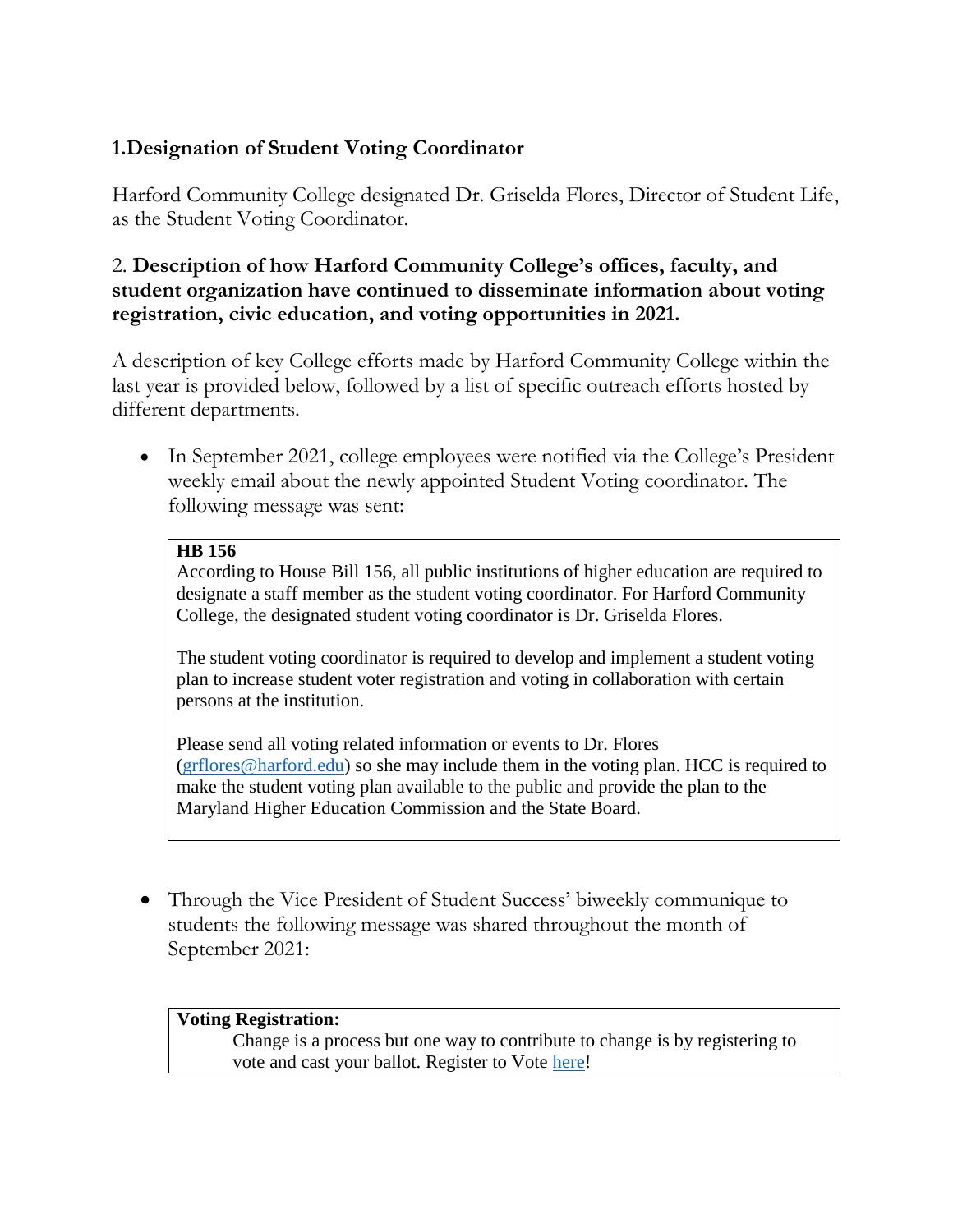- You can also go on Owlnet's home page, scroll down, on the left side you'll see "Register to Vote," click on the tab to find out all the information you need about Voting in Maryland.
- If you want to register in person or have questions, the **Board of Elections**  will be **present at the Wellness Fair on September 28, 2021 from 10am – 12pm, in the Quad.**

For **Early Voting** or learn about Harford County Board of Election, click [here.](https://harfordvotes.info/polling-places/) Remember your VOTE matters.

 The Office of Student Life (Student Life) held numerous events throughout the year to engage students in voting and civic education by partnering with the campus Library. On **Constitution Day** (September 14 & 15, 2021), the Library invited Harford County Board of Elections to come on both days. Several students registered to vote on the spot while many others checked their application status. The *Constitution Day LibGuide* was updated to include appropriate links and PowerPoints

- [https://harford.libguides.com/government\\_information](https://harford.libguides.com/government_information)

Details about the event and its resources were also shared in the Library's Quarterly newsletter. In collaboration, the Dean of Behavioral Social Science (BSS) wore a costume as one of the Founding Fathers and helped to distribute Constitutions to students by visiting classrooms. **On National Voter Registration Day** (September 28, 2021), Student Life hosted the Harford County Board of Elections and a community organization, Together We Will, to conduct in-person outreach. A total of 12 students registered to vote that day, two registered to serve as judges, and several others took voter registration applications with them. The Division of Behavioral and Social Sciences held a panel discussion on September 15, 2021 titled "The Constitution, Voting Rights, and Federalism."

## **3. Dissemination of information about voter registration and voting opportunities for the 2021-2022 calendar year.**

For the Spring 2022 semester, Harford Community College plans to advertise and disseminate information about voter registration and voting opportunities through the following ways:

 Disseminate and advertise voter registration FAQs and voting opportunities through Student Life's weekly email to students, through the Vice-President of Student Success biweekly student communique, through the Harford Events app, and through campus flyers.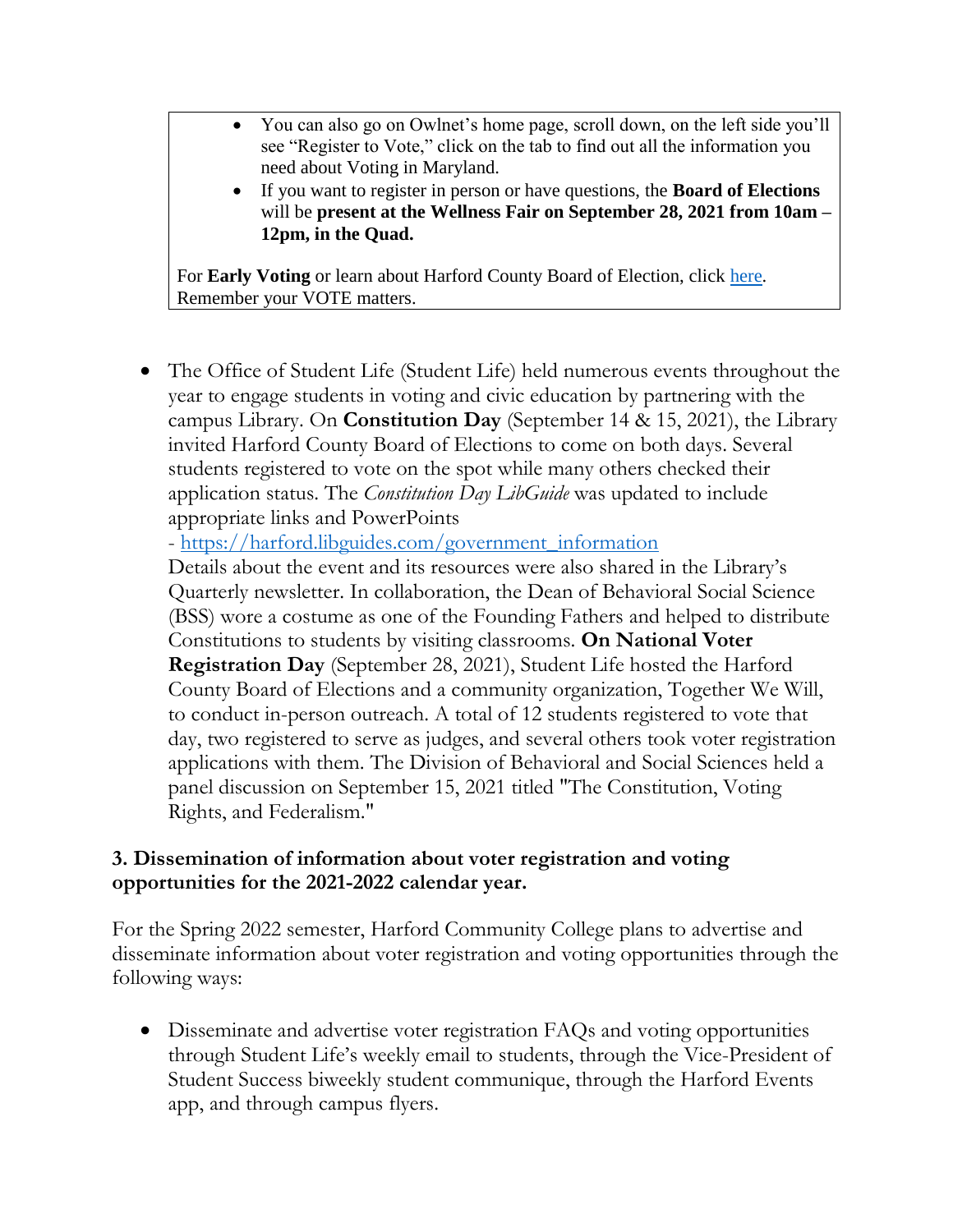- Through specific events and program New Student orientation (January), Student Advocacy Day (February), monthly civic engagement volunteer opportunities (February – April), Springapalooza (April) and Alternative Summer Break (May-June). Students will receive a flyer with the following information:
	- QR code that takes them directly to Harford County Board of Elections website where they can find more detailed information concerning Early Voting (i.e., dates & time, locations), Election Day Voting, and Vote by Mail.
	- **Information concerning transportation options and subsidize bus** fares for Harford Community College students.
- Student organizations will be encouraged, supported and publically acknowledged whenever they engage in activities to increase voter registration and voting by students.
- **On Student Advocacy Day**, students will learn about the importance of voting and advocacy, and they will have the opportunity to discuss issues of importance to them with state-wide elected officials. Students from all 16 Maryland community colleges will be present on February 15, 2022.
- **Fall 2022 –**
	- o Students will be given voter information at New Student Orientation session (August 2022)
	- o **On Constitution Day** (September 15 and 16), Student Life will partner with the campus Library to invite Harford County Board of Elections to speak with students about the voting process, register new voters, and share other relevant information.
	- o Student Life will collaborate with academic divisions to share resources with students and host possible campus-wide panels.
	- o Student will receive biweekly voter information from the Vice President of Student Success throughout the month of September and October.
	- o Student Life will share voter information with all registered student organizations (RSOs) and encourage RSOs to engage in campus activities pertaining to voter registration and dissemination of voter information.
	- o Voting resources, information, and links will be made available on the Harford Events App and through campus flyers that will be placed in all campus buildings.
	- o **On National Voter Registration Day** (September 20), Student Life will invite the Harford County Board of Elections, Together We Will, and the League of Women Voters to conduct in-person outreach on campus.